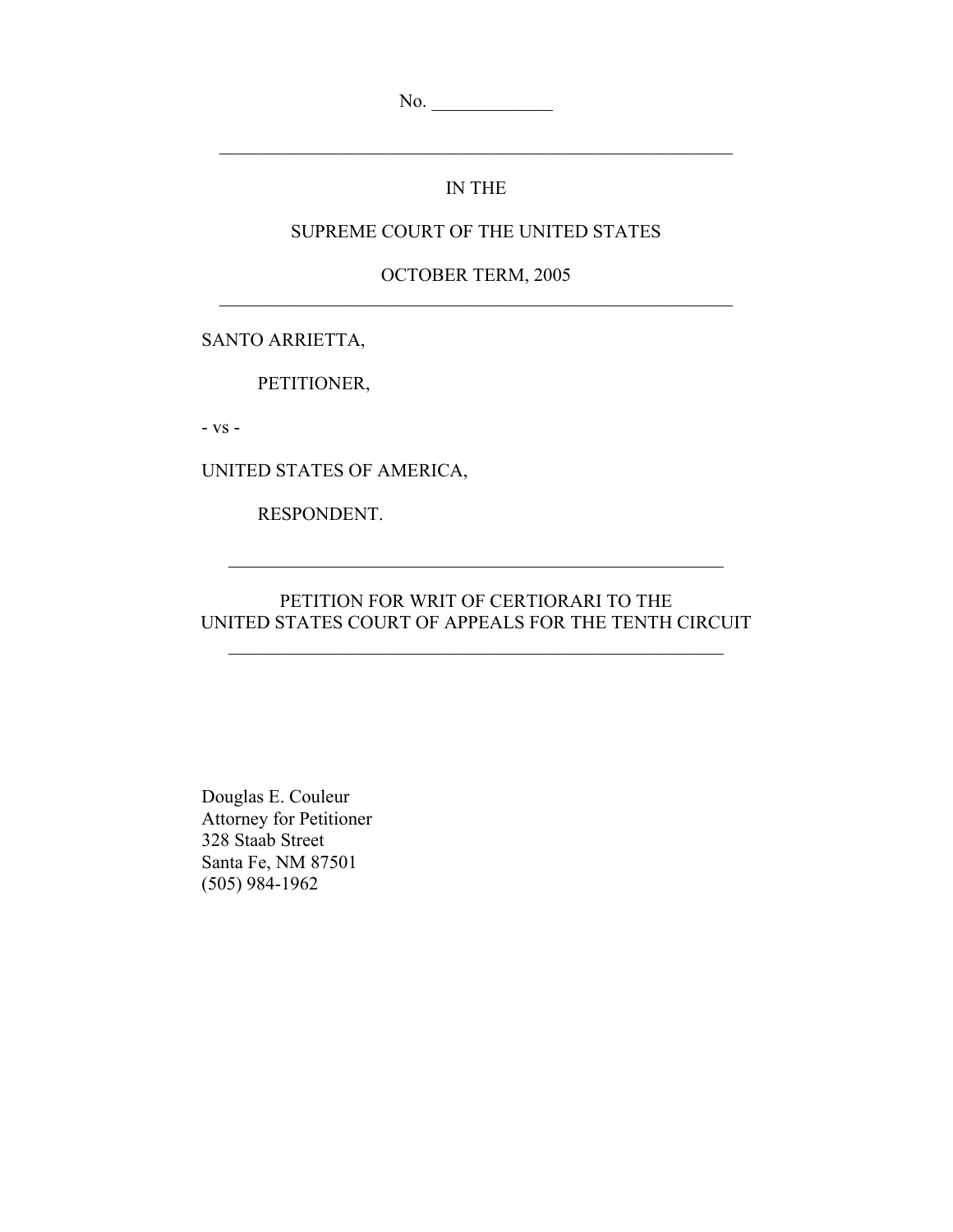## **QUESTION PRESENTED FOR REVIEW**

 I. Whether the Tenth Circuit correctly applied this Court's decision in *Alaska v. Native Village of Venetie Tribal Government et al*, in holding that a .7 mile long public road maintained by Santa Fe County, New Mexico, lying between parcels of land owned by non-Indians, but owned by, and within the exterior boundaries of, the Pojoaque Pueblo, is "Indian country" for purposes of federal criminal jurisdiction.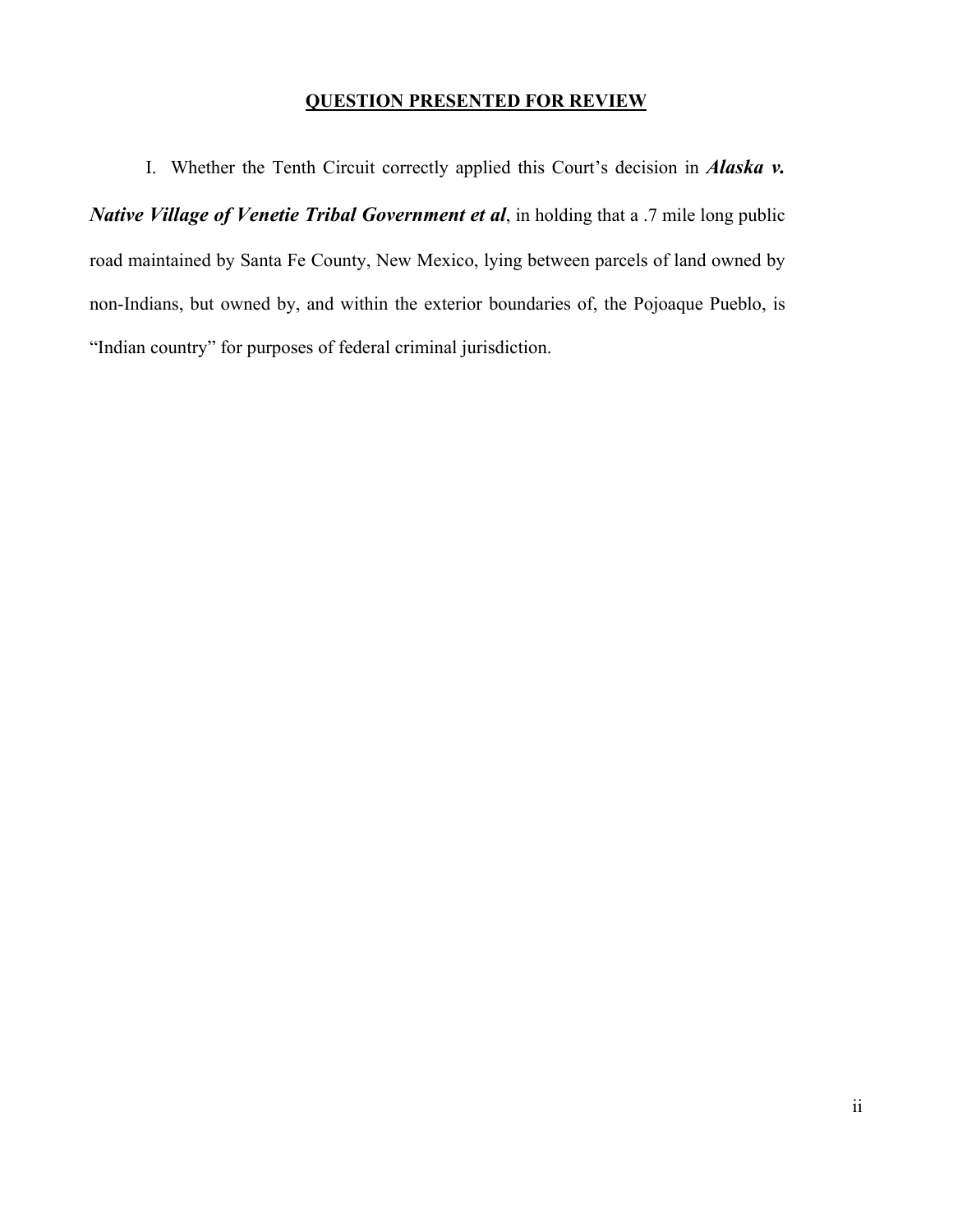| <b>TABLE OF CONTENTS</b>             | Page            |
|--------------------------------------|-----------------|
| <b>QUESTION PRESENTED FOR REVIEW</b> | $\ddot{\rm ii}$ |
| <b>TABLE OF CONTENTS</b>             | iii             |
| <b>AUTHORITIES CITED</b>             | 1V              |
| PETITION FOR WRIT OF CERTIORARI      | 1               |
| <b>OPINION BELOW</b>                 | $\overline{2}$  |
| <b>JURISDICTION</b>                  | $\overline{2}$  |
| FEDERAL PROVISIONS INVOLVED          | $\overline{2}$  |
| <b>STATEMENT OF THE CASE</b>         | $3 - 5$         |
| REASONS FOR GRANTING THE WRIT        | $5 - 13$        |

I. *The Tenth Circuit did not correctly apply the two-prong test stated in this Court's decision in Alaska v. Native Village of Venetie Tribal Government et al.* 5

A. *The Tenth Circuit's analysis relied entirely on title, or ownership, of the land in question, contrary to this Court's clear statement in Alaska v. Native Village of Venetie Tribal Government et al, rejecting such an analysis*. 6

B. *The Tenth Circuit's analysis used a standard rejected by this Court in Alaska v. Native Village of Venetie Tribal Government et al, as reducing the federal set-aside and superintendence requirements to mere considerations*. 8

II. *There has not been consistent application of the Venetie two-prong test in either the Tenth Circuit or New Mexico state courts*. 9

A. *The Tenth Circuit continues to require a "community of reference" analysis separate from the set-aside and federal superintendence requirements stated in Venetie.* 9

B. *New Mexico courts interpret Venetie differently than the Tenth Circuit and have reached opposite results for the same land.* 11

| <b>CONCLUSION</b> |  |
|-------------------|--|
|                   |  |

APPENDIX A: *Memorandum Opinion and Order, US v Arrietta, 00-CR-411* A1-A7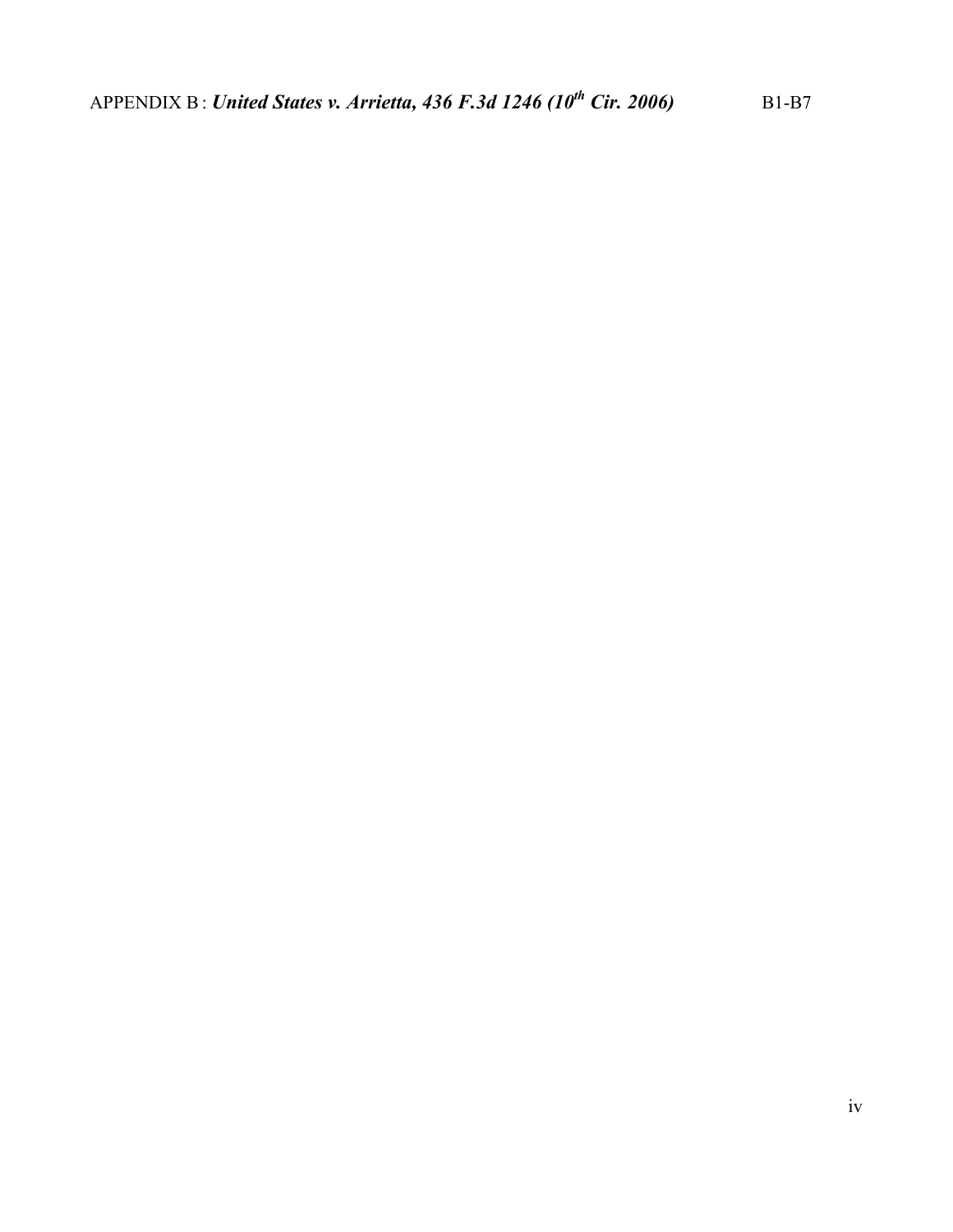## **TABLE OF AUTHORITIES**

# **CASES**

| Alaska v. Native Village of Venetie Tribal Government et al,                                                   |  |
|----------------------------------------------------------------------------------------------------------------|--|
| HRI, Inc. v. Envtl. Prot. Agency, 198 F.3d 1224, 1248-49 (10th Cir.2000)-------------- 9, 10                   |  |
| Pittsburg & Midway Coal Mining Co. v. Watchman, 52 F.3d 1531 (10th Cir.1995) ------- 9                         |  |
|                                                                                                                |  |
|                                                                                                                |  |
| State v. Gutierrez, Memorandum Opinion, cert. granted June 14, 2004, No. 28,688. -- 12                         |  |
| State v. Romero, 84 P.3d 670 (N.M. Ct. App. 2004),                                                             |  |
| United States v. Arrietta, 436 F.3d 1246 (10 <sup>th</sup> Cir. 2006) ---------------------- 2, 6, 7, 8, 9, 13 |  |
|                                                                                                                |  |
|                                                                                                                |  |
| <b>STATUTES</b>                                                                                                |  |
|                                                                                                                |  |
|                                                                                                                |  |
|                                                                                                                |  |
|                                                                                                                |  |
| <b>RULES</b>                                                                                                   |  |
|                                                                                                                |  |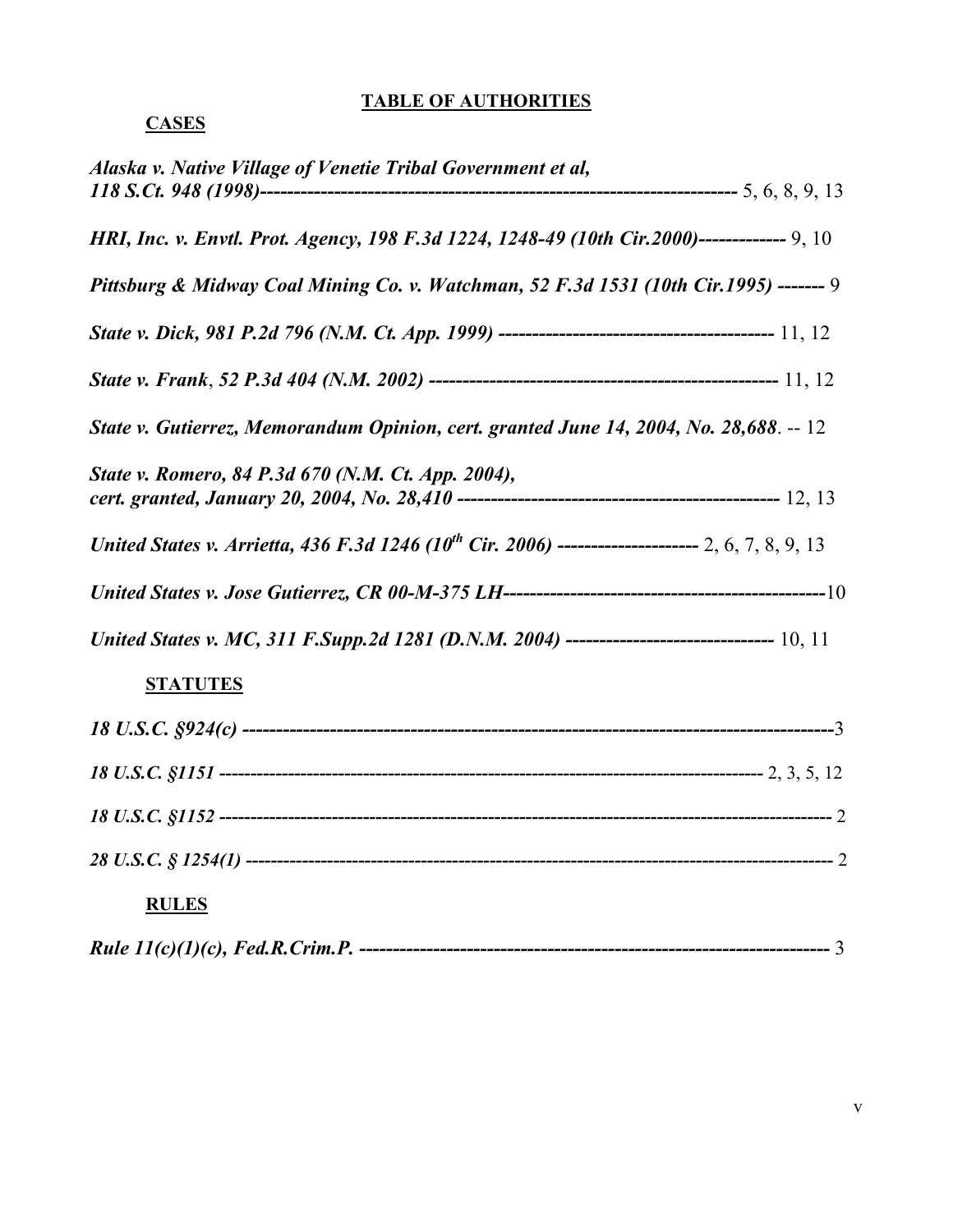No. \_\_\_\_\_\_\_\_\_\_\_\_\_

## IN THE

 $\mathcal{L}_\text{max}$  , and the contract of the contract of the contract of the contract of the contract of the contract of

### SUPREME COURT OF THE UNITED STATES

### OCTOBER TERM, 2005  $\mathcal{L}_\text{max}$  , and the contract of the contract of the contract of the contract of the contract of the contract of

SANTO ARRIETTA,

PETITIONER,

- vs -

UNITED STATES OF AMERICA,

 $\mathcal{L}_\text{max} = \frac{1}{2} \sum_{i=1}^{n} \frac{1}{2} \sum_{i=1}^{n} \frac{1}{2} \sum_{i=1}^{n} \frac{1}{2} \sum_{i=1}^{n} \frac{1}{2} \sum_{i=1}^{n} \frac{1}{2} \sum_{i=1}^{n} \frac{1}{2} \sum_{i=1}^{n} \frac{1}{2} \sum_{i=1}^{n} \frac{1}{2} \sum_{i=1}^{n} \frac{1}{2} \sum_{i=1}^{n} \frac{1}{2} \sum_{i=1}^{n} \frac{1}{2} \sum_{i=1}^{n} \frac{1$ 

RESPONDENT.

## PETITION FOR WRIT OF CERTIORARI TO THE UNITED STATES COURT OF APPEALS FOR THE TENTH CIRCUIT

Petitioner, Santo Arrietta, respectfully requests that a writ of certiorari issue to review the

judgment of the United States Court of Appeals for the Tenth Circuit, which filed its judgment

on February 7, 2006 .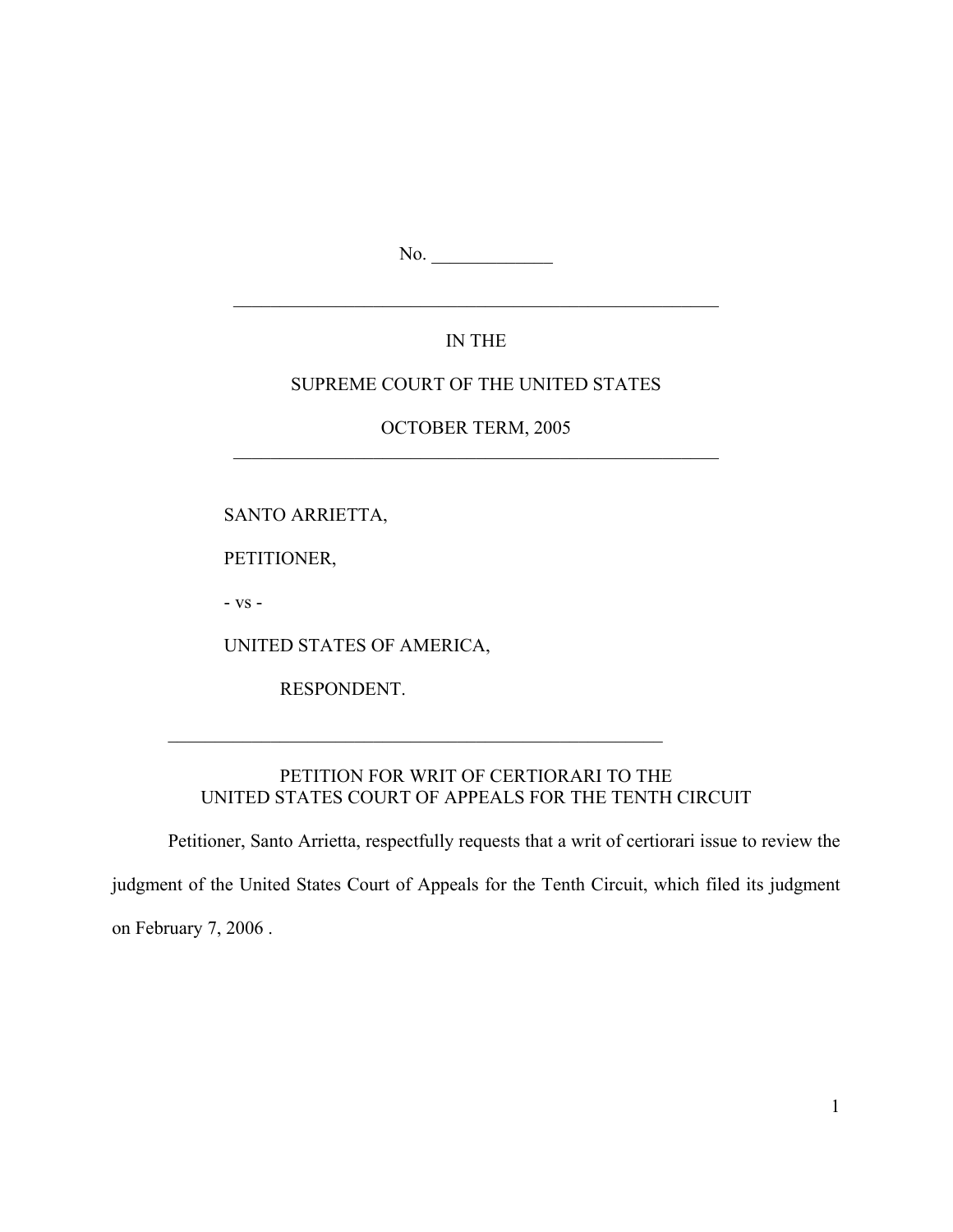#### **OPINION BELOW**

 On February 7, 2006, the Tenth Circuit affirmed the district court's Findings of Fact and Conclusions of Law. The decision is published at *436 F.3d 1246 (10th Cir. 2006)*. A copy of the decision is attached to this petition as Exhibit A.

#### **JURISDICTION**

The judgment of the Court of Appeals for the Tenth Circuit affirming the District Court's

denial of the Defendant's Motion to Dismiss was filed on February 7, 2006. This Petition for

Writ of Certiorari is timely if filed on or before May 8, 2006, pursuant to Supreme Court Rule

13.4. The jurisdiction of this Court is invoked under *28 U.S.C. § 1254(1)*.

#### **FEDERAL PROVISION INVOLVED**

#### *18 U.S.C. §1151. Indian country defined*:

Except as otherwise provided in sections 1154 and 1156 of this title, the term "Indian country", as used in this chapter, means

(a) all land within the limits of any Indian reservation under the jurisdiction of the United States Government, notwithstanding the issuance of any patent, and, including rights- of-way running through the reservation,

(b) all dependent Indian communities within the borders of the United States whether within the original or subsequently acquired territory thereof, and whether within or without the limits of a state, and

(c) all Indian allotments, the Indian titles to which have not been extinguished, including rights-of-way running through the same

#### *18 U.S.C. §1152. Laws governing* (in relevant part) :

Except as otherwise expressly provided by law, the general laws of the United States as to the punishment of offenses committed in any place within the sole and exclusive jurisdiction of the United States, except the District of Columbia, shall extend to the Indian Country.

### **STATEMENT OF THE CASE**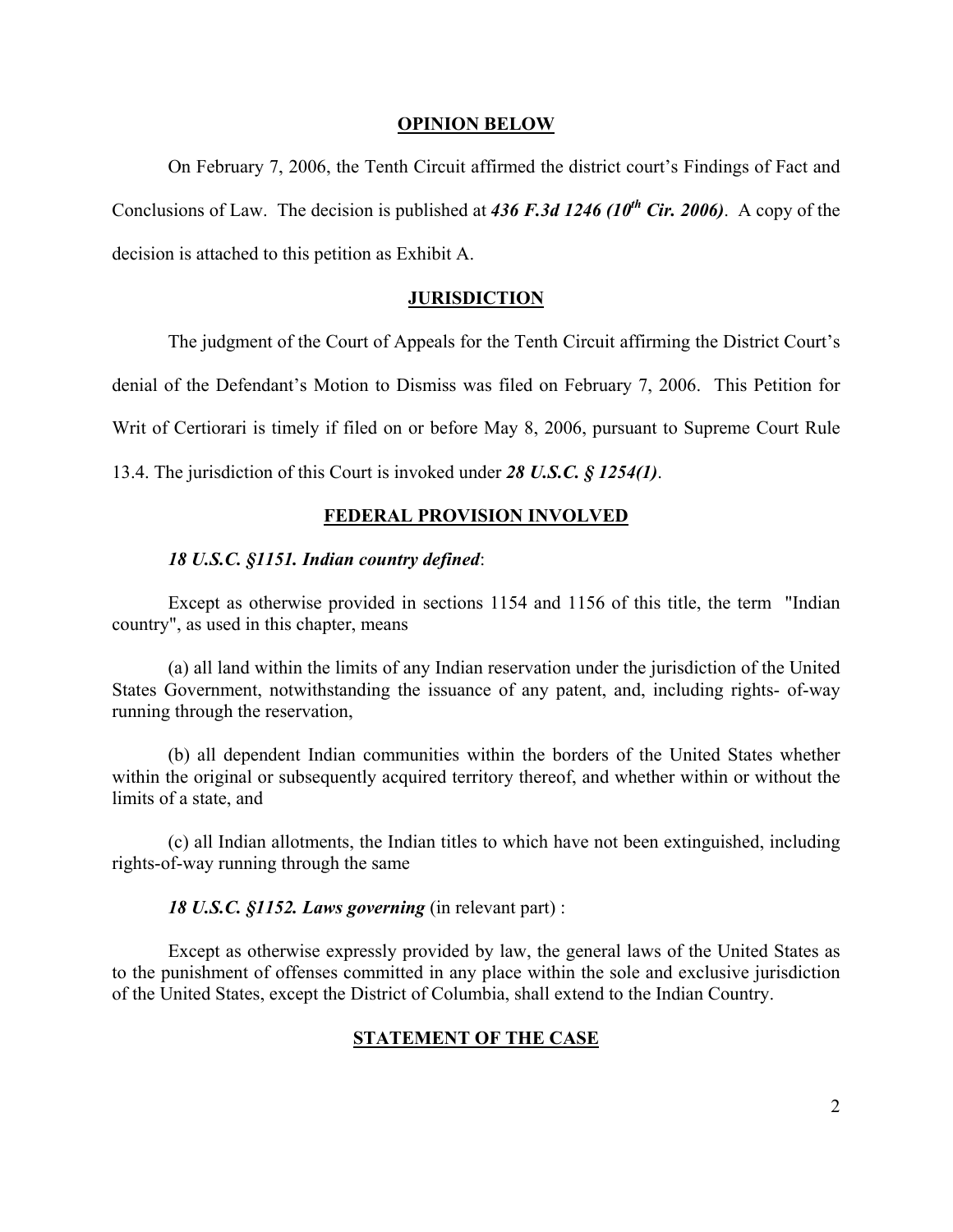Arrietta was indicted for assault resulting in serious bodily injury, and use of a firearm to facilitate a crime of violence, arising from an incident on a public road within the exterior boundaries of the Pojoaque Pueblo, in the State of New Mexico. Arrietta filed a motion to dismiss for lack of subject matter jurisdiction on the grounds that the public road was not a dependent Indian community within the meaning of *18 U.S.C. §1151(b)*. The District Court denied the motion to dismiss. Arrietta pled guilty, pursuant to *Rule 11(c)(1)(c), Fed.R.Crim.P.*, to a violation of *18 U.S.C. §924(c)*, reserving his right to appeal the subject matter jurisdiction issue. The Tenth Circuit affirmed the District Court.

 The incident occurred on Shady Lane (County Road 105), also known as Bouquet Lane, between Private Claims 239 & 256. Shady Lane, roughly .7 miles in length, as well as the non-Indian land bordering the road, is entirely within the exterior boundaries of the Pojoaque Pueblo. Shady Lane is bordered in its entirety by land owned in fee by non-Indians, as Indian title was extinguished by the Pueblo Land Act.

 The Pueblo Land Act was enacted to resolve thousands of non-Indian claims to lands within Pueblo grants. The act established a Pueblo Lands Board to determine and report the exterior boundaries of any land granted to the Pueblos, and to determine the status of all land within such boundaries. The common practice for individual claimants was to claim title to their land, but not to claim title to the road that provided access to their land, thus leaving title to the land underlying the road with the Pojoaque Pueblo,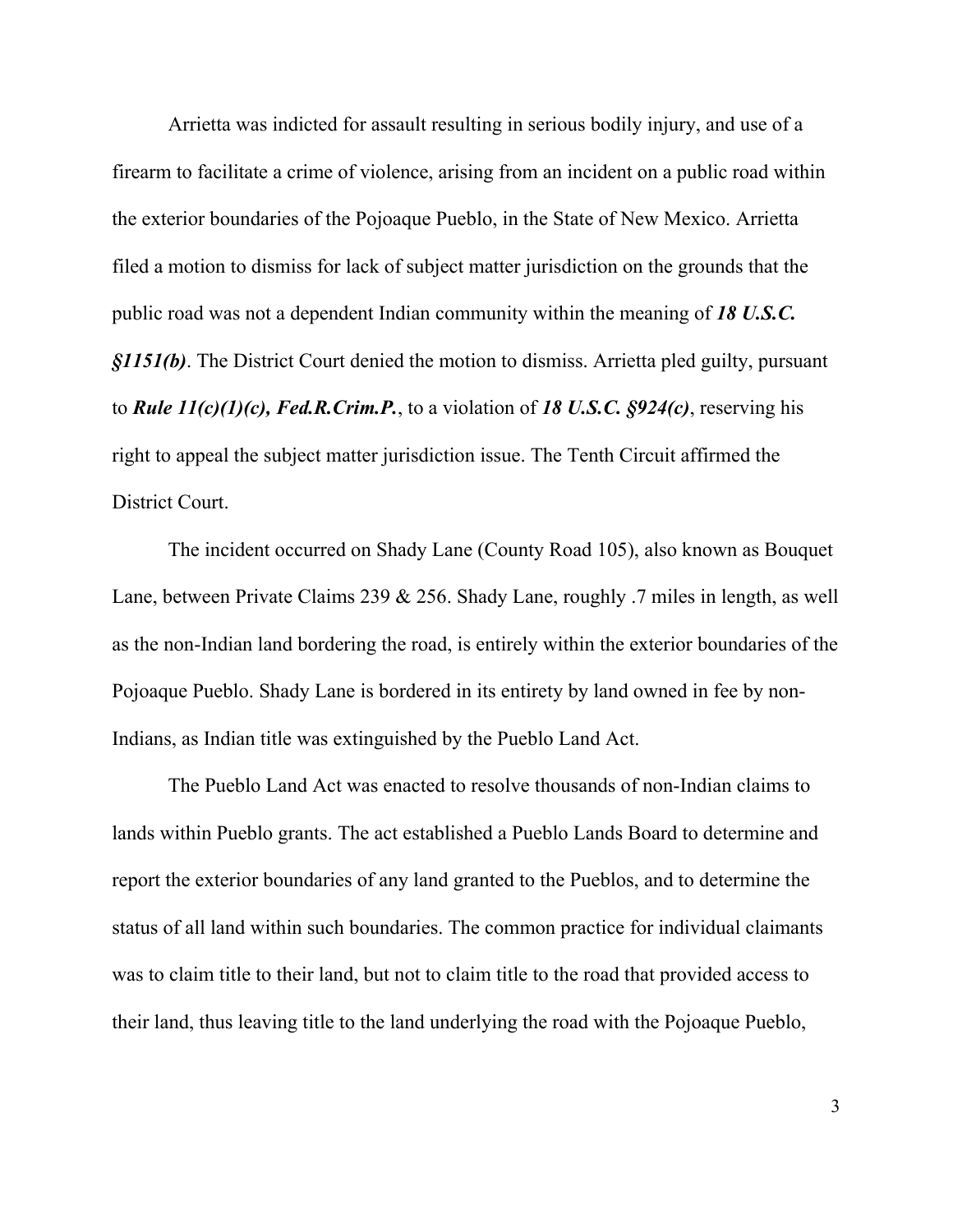even though the land was burdened by an undefined easement for that road. As described by a Realty Specialist at the Department of the Interior, Bureau of Indian Affairs:

This is the situation for the road within the Pojoaque Pueblo Grant that is known as Santa Fe County Road 105, or Bouquet Lane, or Shady Lane. Title to the land underlying this road remains with the Pueblo of Pojoaque even though the land is burdened by this road and is bordered on both sides by non-Indian owned lands.

The Government agreed that the land surrounding the public road was not Indian

Country, however, argued that because title to Shady Lane itself remained with the

Pojoaque Pueblo, it was a dependent Indian community. All roadway easements required

by the State of New Mexico or Santa Fe County have been granted by the private non-

Indian landowners adjacent to the road, rather than by the Pojoaque Pueblo or the United

States. Santa Fe County has maintained the road since at least 1930, and the cost of such

maintenance and improvements are paid for by Santa Fe County.

The final Pueblo Lands Board report refers to lands where title was not

extinguished, as nevertheless being burdened:

 No evidence has been submitted to show that the Territory or State acquired title from the Indians for these rights of way, but it does appear that the roads or highways through said grant have been in use by the public for more than 50 years, and the Board has determined, and hereby determines, that the Territory and State have acquired by such use an easement in and over said lands, subject only to a reverter to the Pueblo, whenever said land shall no longer be used by the public or the State as a highway, or shall be abandoned for a new location across said grant.

The final Pueblo Lands Board report also states that roads not under control of the State or County were burdened: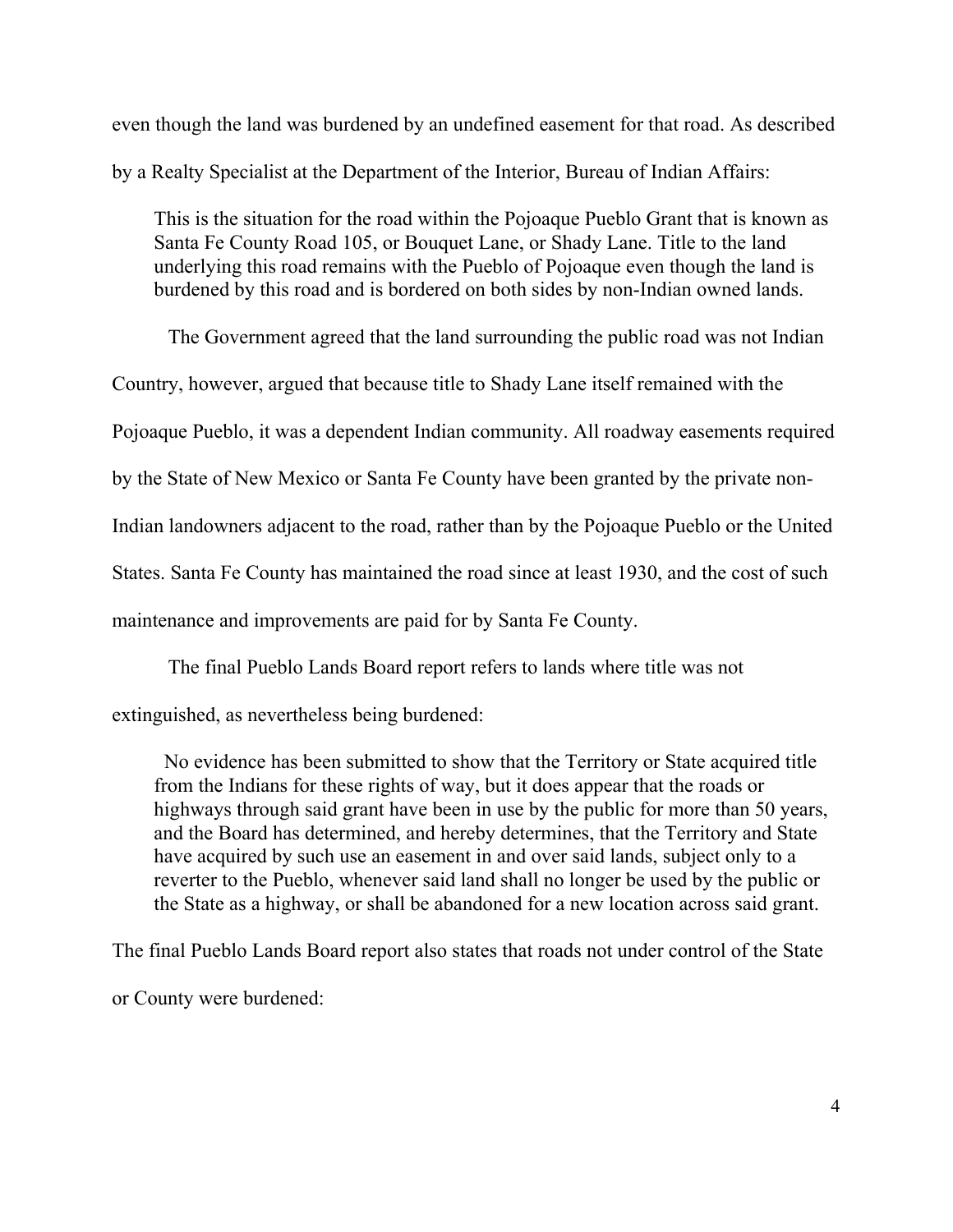By certain wagon roads and trails passing over and across said Pojoaque Indian Grant, but which do not appear to be under the control of the State or County authorities.

#### **REASONS FOR GRANTING THE WRIT**

I. *The Tenth Circuit did not correctly apply the two-prong test stated in this Court's decision in Alaska v. Native Village of Venetie Tribal Government et al*.

"Indian country" is defined at *18 U.S.C. §1151*, and consists of three subsections; (a) reservations, (b) "dependent Indian communities," and (c) allotments. Reservations and allotments are not at issue here.

 In *Alaska v. Native Village of Venetie Tribal Government et al*, this Court stated that a "dependent Indian community" is Indian land that has been set aside by the Federal Government for the use of the Indians as Indian land, and, that is under federal superintendence. *118 S.Ct. 948, 953 (1998)*. Title, or ownership, is not the determining factor, as the Supreme Court rejected the argument that Indian country exists wherever land is owned by a federally recognized tribe. *Id. at 955, fn.5*. Rather, the set-aside and superintendence requirements insure that the land in question is occupied by an "Indian community," and that the "Indian community" is sufficiently dependent on the federal government such that the federal government and the Indians involved exercise primary jurisdiction over the land in question. *Id at 955*. The Federal Government must take some action setting apart the land for the use of the Indians "as such," and it is the land in question, and not merely the Indian tribe inhabiting it, that must be under the superintendence of the Federal Government. *Id. at 955, fn.5*.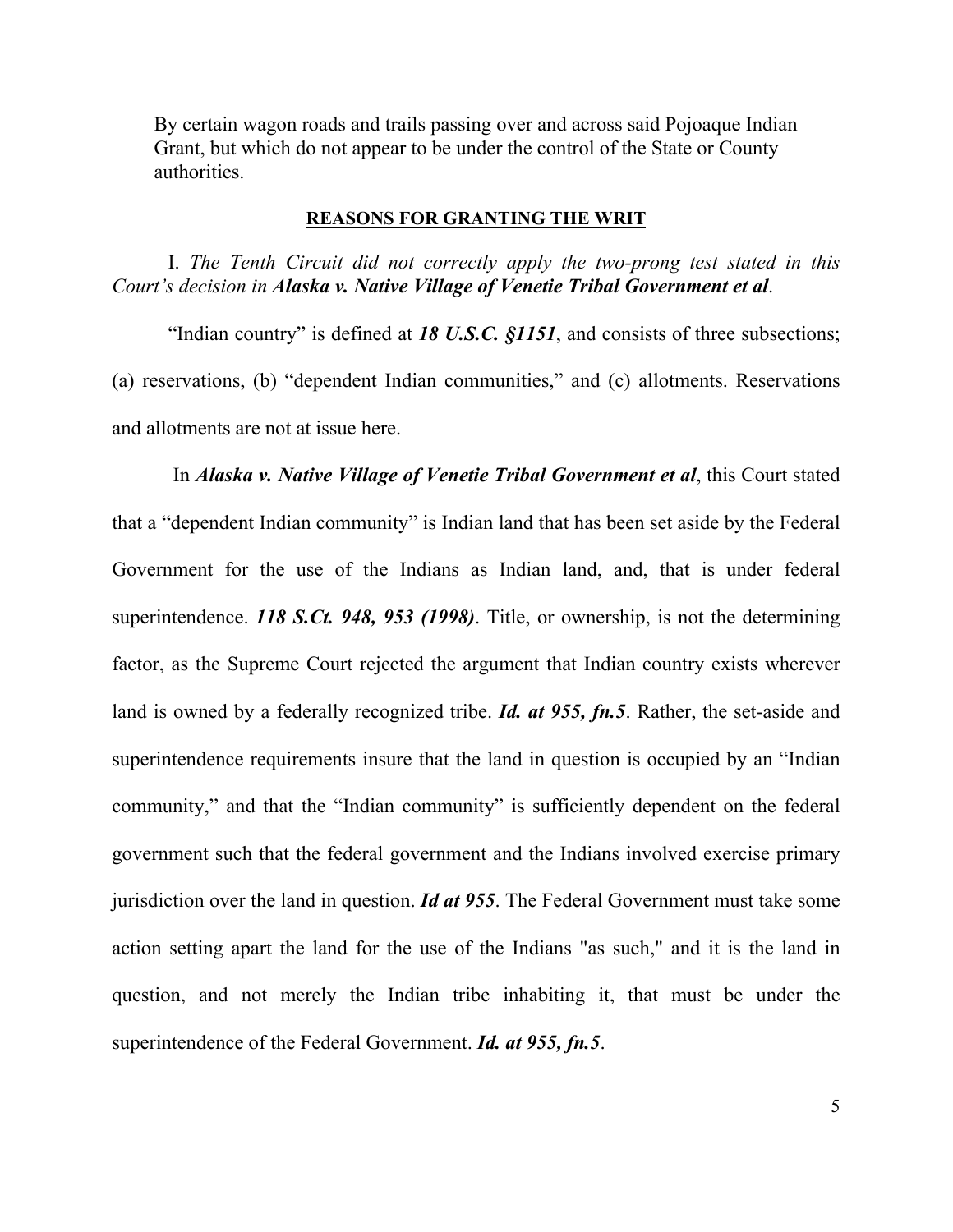In *Venetie*, the set-aside requirement was not met because Congress contemplated that non-Natives could own the former Venetie Reservation, and because the Tribe was free to use it for non-Indian purposes. *118 S.Ct. at 955*. The federal superintendence requirement was not met in *Venetie* either, because the federal government did not actively control the lands in question. *Id. at 956*.

 A. *The Tenth Circuit's analysis relied entirely on title, or ownership, of the land in question, contrary to this Court's clear statement in Alaska v. Native Village of Venetie Tribal Government et al, rejecting such an analysis*.

Despite this Court's clear statement that title or ownership is not controlling, the Tenth Circuit nevertheless based its decision entirely on ownership. As to the set-aside requirement, the Tenth Circuit held:

Although the PLA extinguished the Pueblo's title over some of the land that was originally set aside for them, any land where title was not extinguished by the Board remained set aside for use by the Pueblo. Thus, the federal set-aside requirement is satisfied.

# *United States v. Arrietta, 436 F.3d 1246, 1250 (10<sup>th</sup> Cir. 2006).*

The Tenth Circuit did not consider whether Shady Lane was set aside by the Federal Government for the use of Indians as Indian land. Title or ownership is a starting point for determining the existence of a dependent Indian community, and certainly the absence of title or ownership by a federally recognized tribe would defeat the set-aside requirement. However, *Venetie* was clear that the land must be set aside for the use of the land as Indian land, and therefore, ownership of Shady Lane by the Pojoaque Pueblo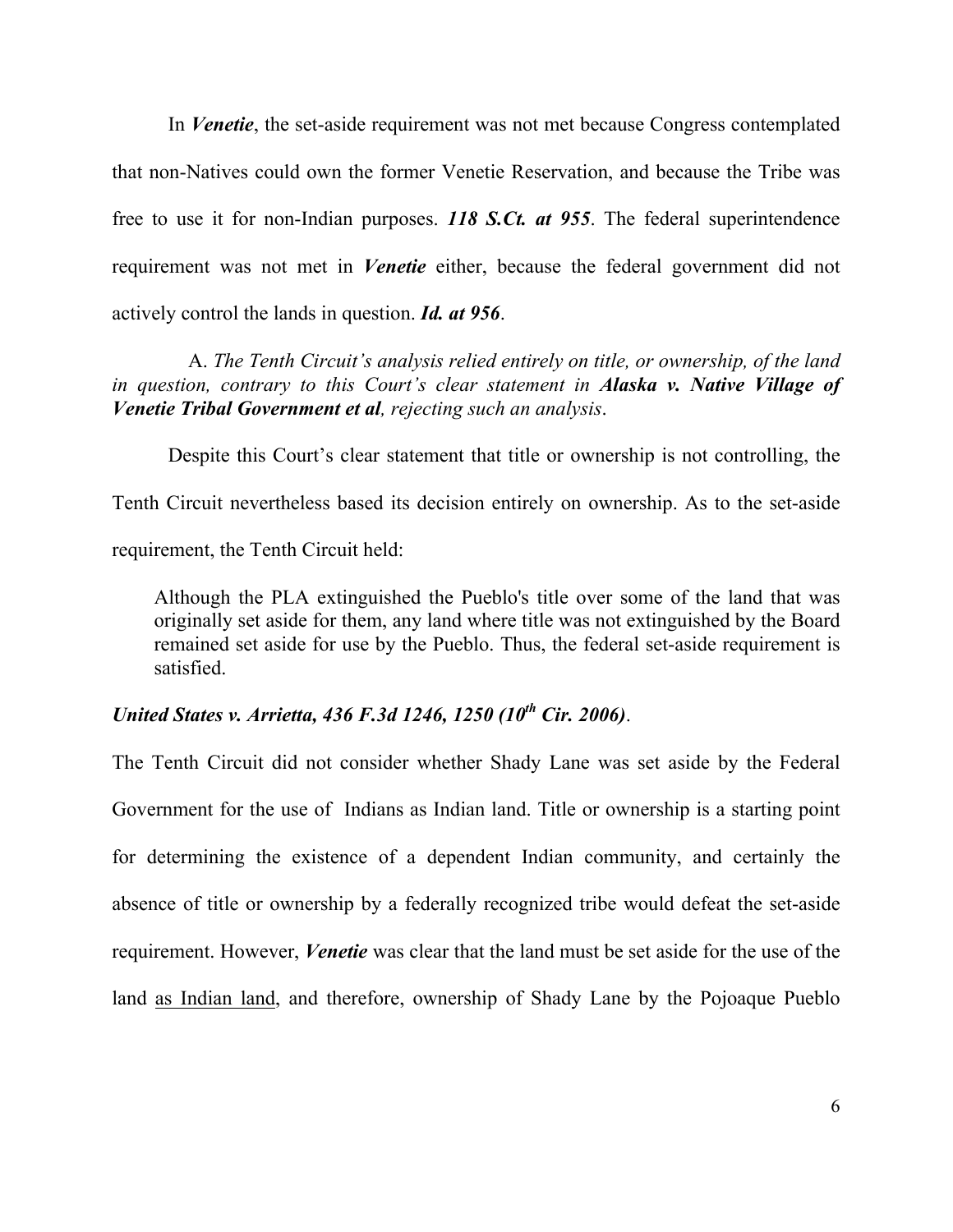does not end the inquiry. The Tenth Circuit should have considered the historical and current use of Shady Lane.

As to the federal superintendence requirement, the Tenth Circuit held:

Land owned by an Indian tribe within the exterior boundaries of land granted to the tribe is necessarily part of the Indian community, even if the state performs some services and maintenance with respect to the land. Because the Pojoaque Pueblo possesses title to Shady Lane and Shady Lane is within the exterior boundaries of the Pojoaque Pueblo, it is part of the Pojoaque Pueblo community. The road, like the Pueblo, is therefore subject to federal superintendence.

### *Id*.

This holding ignores this Court's statement that "it is the land in question, and not merely the Indian tribe inhabiting it, that must be under the superintendence of the Federal Government." Instead of looking at the land in question, that is, the specific facts regarding Shady Lane, the Tenth Circuit considered only that title to Shady Lane remained with the Pueblo of Pojoaque, and that Shady Lane was within the exterior boundaries of the Pueblo.

 In considering both prongs of the *Venetie* test, the Tenth Circuit ignored that the land surrounding Shady Lane was patented to non-Indians; Shady Lane was not patented by the landowners who used it to access their property, as was customary at the time; Shady Lane was recognized at the time of the Pueblo Land Act, and is still recognized, as a public road; Shady Lane is burdened by an easement for the public as well as the non-Indian landowners; Shady Lane has always been maintained by Santa Fe County; and, all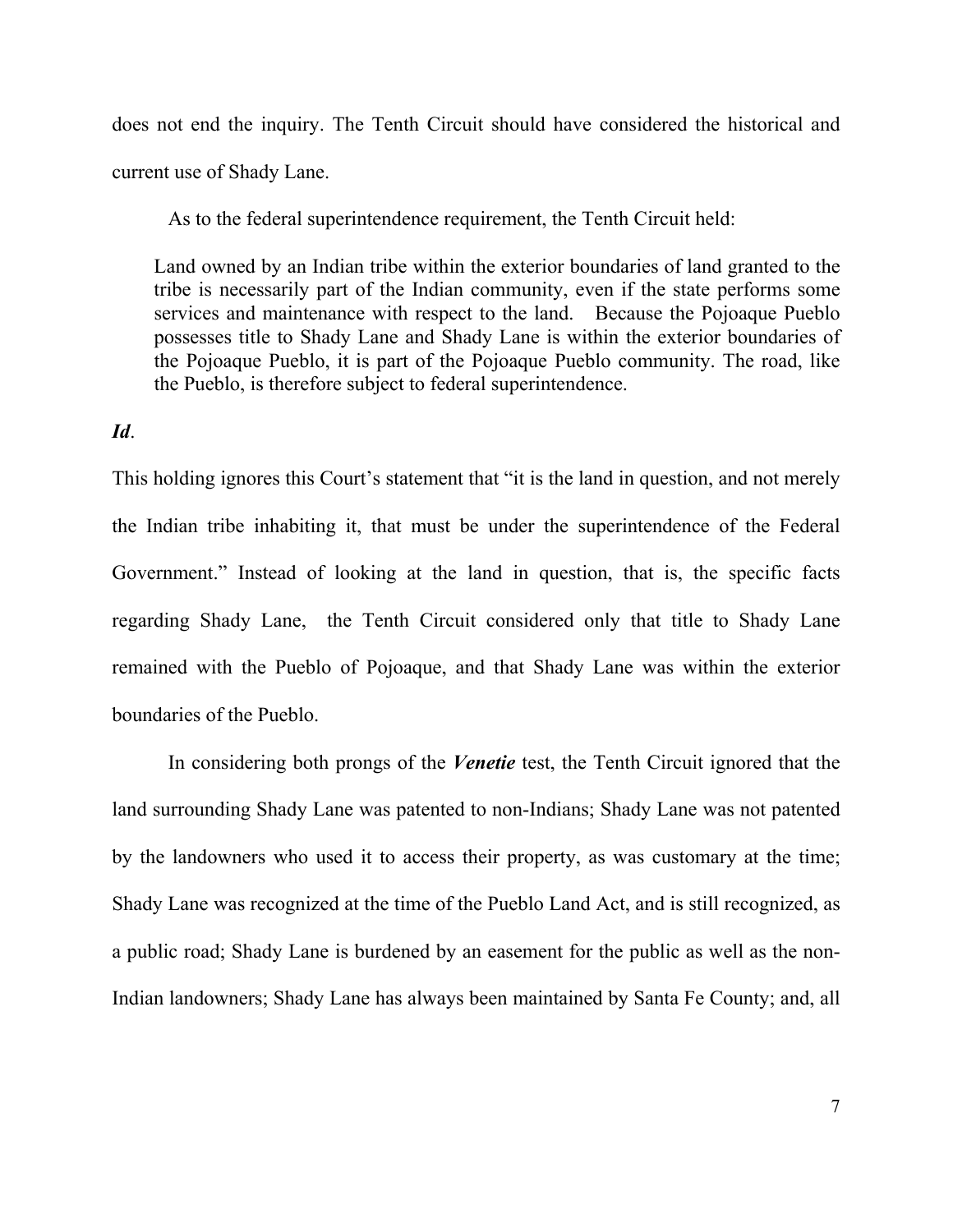easements in favor of the State and County have been granted by the non-Indian landowners bordering Shady Lane.

 B. *The Tenth Circuit's analysis used a standard rejected by this Court in Alaska v. Native Village of Venetie Tribal Government et al, as reducing the federal setaside and superintendence requirements to mere considerations*.

 In considering the federal superintendence requirement, the Tenth Circuit stated that "[w]e examine the entire Indian community, not merely a stretch of road…." *Arrietta, 436 F.3d at 1250*. That Court then stated that land "owned by an Indian tribe within the exterior boundaries of land granted to the tribe is necessarily part of the Indian community…." *Id*. In *Venetie*, this Court rejected the Ninth Circuit's "textured" sixfactor balancing test as affording too much weight to factors that "were extremely far removed" from the set-aside and superintendence requirements. *Venetie, 118 S.Ct. at 955, fn. 7*. Those factors were "the nature of the area", the relationship of the area inhabitants to Indian tribes and the federal government", and "the degree of cohesiveness of the area inhabitants." *Id*. The only facts relied on by the Tenth Circuit – Shady Lane is owned by the Pueblo and is within the Pueblo's exterior boundaries – relegated the setaside and superintendence requirement to a consideration of one factor only: the nature of the area. The Tenth Circuit gave cursory consideration to "the degree of federal ownership of and control over the area" (*Venetie, 118 S.Ct. at 955, ftn. 7*), noting only that the "state performs some services and maintenance with respect to the land." *Arrietta, 463 F.3d at 1250*.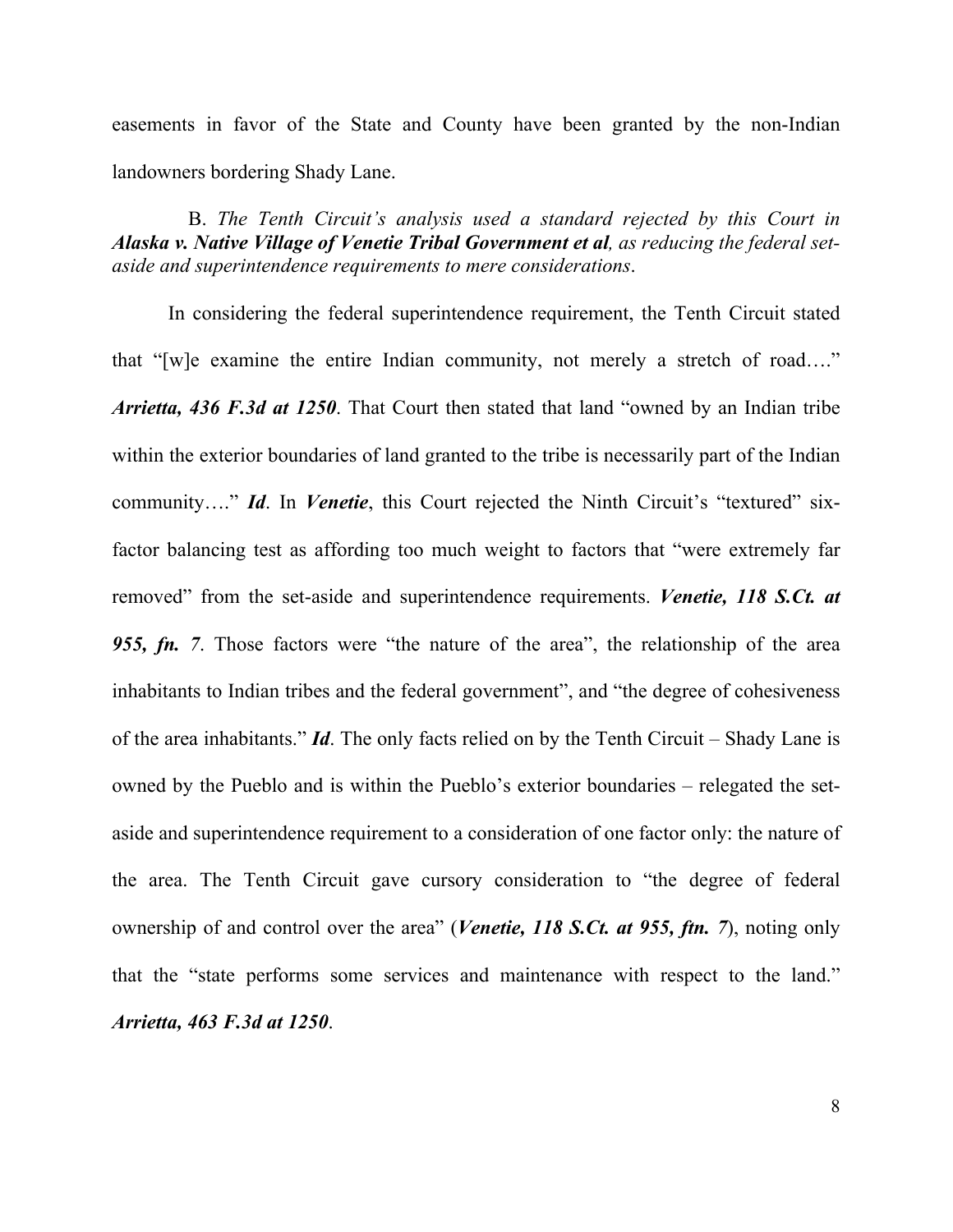II. *There has not been consistent application of the Venetie two-prong test in either the Tenth Circuit or New Mexico state courts*.

 A. *The Tenth Circuit continues to require a "community of reference" analysis separate from the set-aside and federal superintendence requirements stated in Venetie*.

 In *Arrietta*, the Court cited two Tenth Circuit cases, *HRI, Inc. v. Envtl. Prot. Agency, 198 F.3d 1224, 1248-49 (10th Cir.2000)* and *Pittsburg & Midway Coal Mining Co. v. Watchman, 52 F.3d 1531, 1542 (10th Cir.1995)*, in stating that it must examine the entire community, not just Shady Lane, in analyzing the set-aside and superintendence requirements. *463 F.3d at 1250*. In *Watchman*, the Court held that district courts must first determine the appropriate "community of reference", then the district courts must make detailed factual findings on the four prongs of the dependent Indian community test. *Watchman, 52 F.3d at 1546*. In *Venetie*, this Court rejected a similar approach taken by the Ninth Circuit (textured balancing test), discussed above. Yet, after *Venetie*, the Tenth Circuit continues to follow its approach in *Watchman*.

In *HRI, Inc. v. Envtl. Prot. Agency*, the Tenth Circuit wrote:

Because Venetie does not speak directly to the issue … Watchman, 52 F.3d at 1542- 45, continues to require a "community of reference" analysis prior to determining whether land qualifies as a dependent Indian community under the set-aside and supervision requirements of 18 U.S.C. § 1151(b).

### *198 F.3d at 1249*.

*Venetie* requires that the land in question be occupied by an "Indian community," not that there be an "Indian community" in the area that the land in question is in some fashion connected to.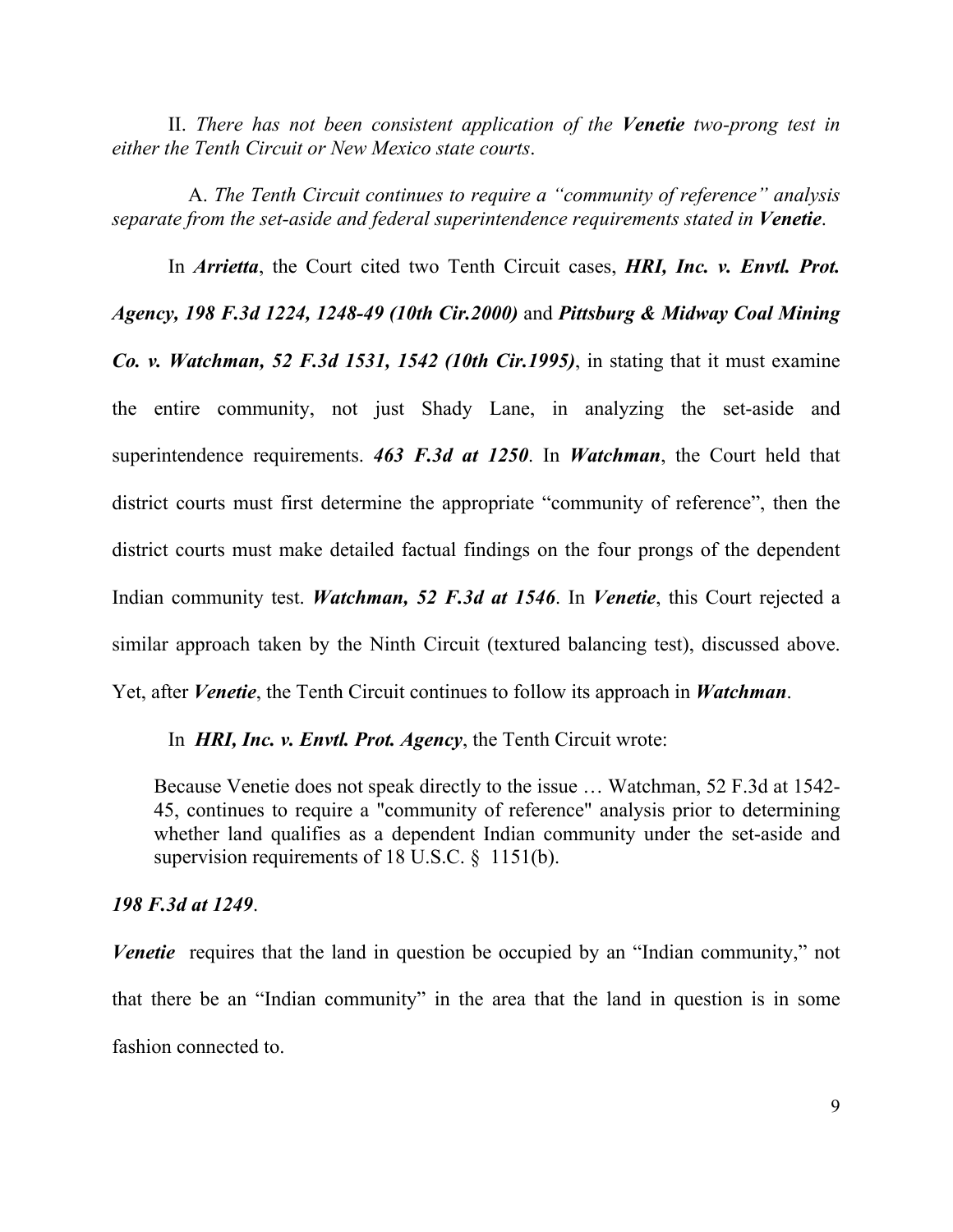At least two United States District Courts in New Mexico have applied *Venetie*. In *United States v. Jose Gutierrez, CR 00-M-375 LH*, the District Court's Order of Dismissal stated that because the Pueblo Lands Act "clearly and intentionally" quieted title to the land in question against the Santa Clara Pueblo, the land in question no longer satisfied the federal set-aside requirement. The Court did not mention the "community of reference."

 In *United States v. MC*, the District Court, applying *HRI, Inc.*, stated that the first step was to determine the appropriate community of reference, then second, apply the *Watchman* factors, as modified by *Venetie*. *311 F.Supp.2d 1281, 1289 (D.N.M. 2004)*. This resulted in the following inquiry: "In determining whether a specific area is a community of reference, the Court first must analyze "the status of the area in question as a community." *Id., citing Watchman*. Next, the "Court must focus on 'the community of reference within the context of the surrounding area'." *Id*. Eventually, the District Court used the land in question as the community of reference, determined that the land in question was under federal superintendence, but found that because the land in question was titled in the federal government, and no "tribal government has the authority to determine the use, occupancy or transfer of any part of the land," the set-aside requirement was not met. *Id. at 1282-1283, 1297*.

 B. *New Mexico courts interpret Venetie differently than the Tenth Circuit and have reached opposite results for the same land.*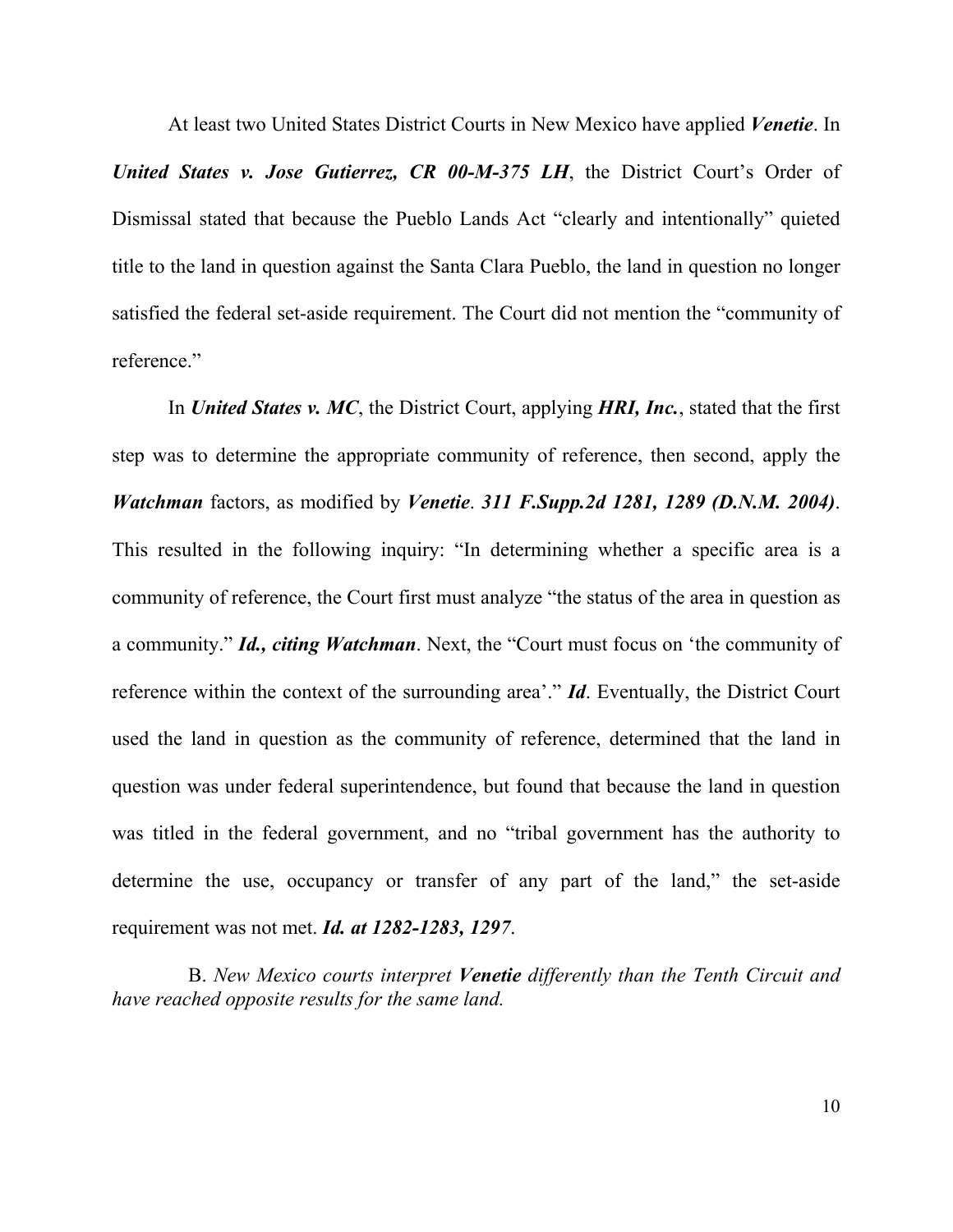The New Mexico Supreme Court interprets *Venetie* differently than the Tenth Circuit regarding a "community of reference" inquiry. In *State v. Frank*, the New Mexico Supreme Court stated: "[i]n light of the clear guidelines in the *Venetie* opinion, we decline to incorporate a community of reference inquiry into our case law." *52 P.3d 404, 409 (N.M. 2002)*. Prior to *Frank*, the New Mexico Court of Appeals had noted that the set-aside prong of *Venetie* seemed to obviate the need for defining the relevant community, yet noted that a community of reference analysis would lead to the same result. *State v. Dick, 981 P.2d 796, 799 (N.M. Ct. App. 1999)*.

Most important for this Court however, is that the same parcel of land was at issue in both *State v. Dick* and *United States v. MC*, yet the Courts reached opposite conclusions. Whereas the United States District Court found that the set-aside requirement had not been met because the land was titled in the federal government, not a federally recognized tribe, the State Court of Appeals found the set-aside requirement met because the congressional enactment stated: "Title to the land so transferred shall remain in the United States for the use of the Bureau of Indian Affairs." *Dick, 981 P.2d at 800*. The United States District Court discussed the *Dick* opinion, yet rejected the broader interpretation of set-aside taken by the State court:

As a review of the case law makes clear, there has never been a finding of a dependent Indian community unless the community at issue was located on tribal lands or land held in trust for Native Americans…. Accordingly, this land was set aside for the use of the BIA, not for the use of Indians as Indian land.

*MC, 311 F.Supp.2d at 1295*.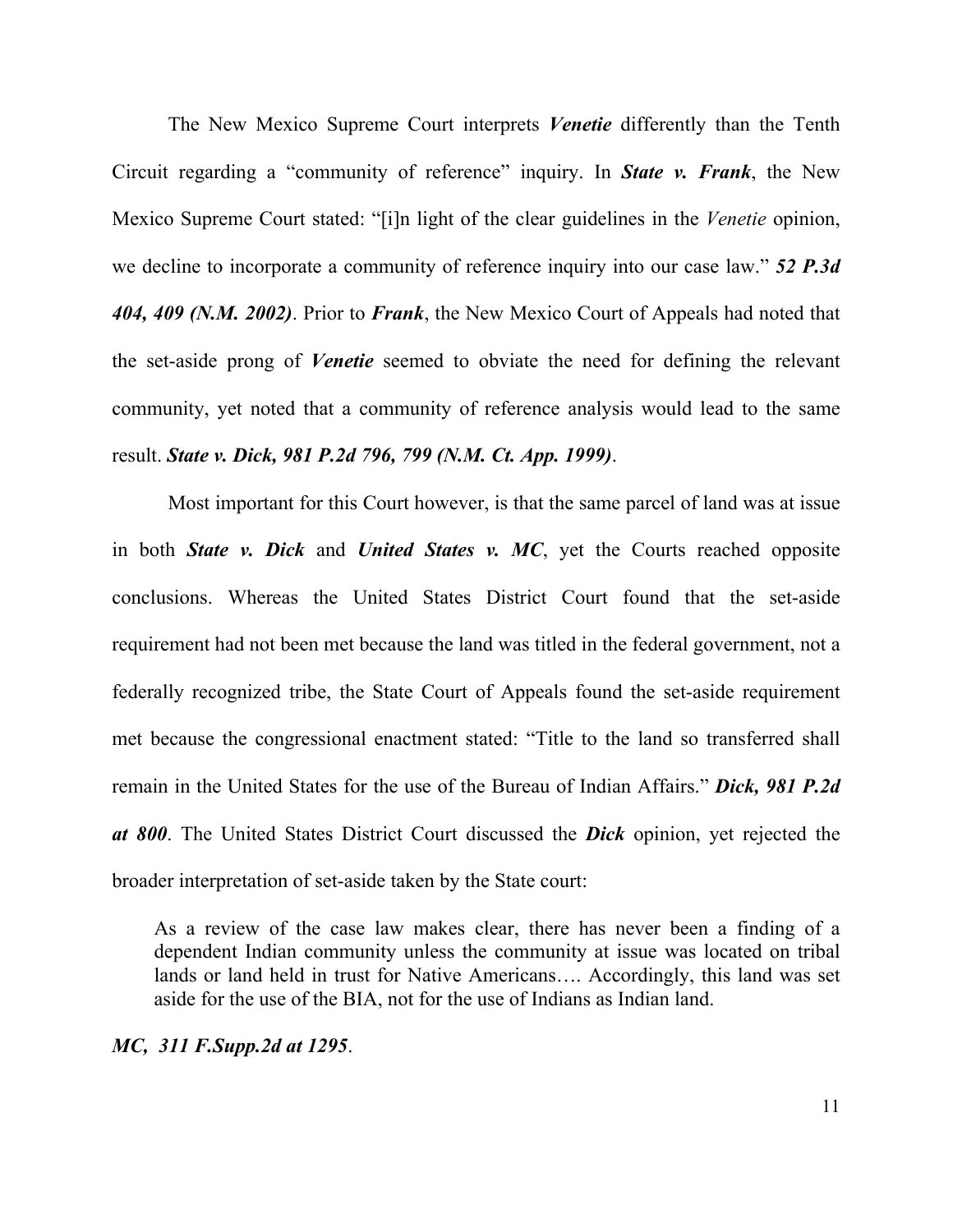Although New Mexico courts appear to be in agreement after *Frank* that a community of reference inquiry is not required, the significance of title or ownership is less clear. *Dick* found the set-aside prong met, even though the land was titled in the federal government, yet in *Frank*, the New Mexico Supreme Court stated that the *Venetie* two-prong test redirected the inquiry to land and its title and away from the more nebulous issue of community cohesiveness. *Frank, 52 P.3d at 409*.

 Finally, one case involving the Taos Pueblo and one case involving the Pojoaque Pueblo are pending in the New Mexico Supreme Court. *State v. Romero, 84 P.3d 670 (N.M. Ct. App. 2004), cert. granted, January 20, 2004, No. 28,410; State v. Gutierrez, Memorandum Opinion, cert. granted June 14, 2004, No. 28,688*. In both cases, Indian title to the land in question was extinguished by the Pueblo Land Act. In its published opinion in *Romero*, the New Mexico Court of Appeals analyzed congressional intent in the passage of *18 U.S.C. §1151*, and concluded that Congress intended to "maintain the linkage between Pueblo title and status as Indian country." *Romero, 84 P.2d at 675*. The *Romero* analysis is inconsistent with this Court's opinion in *Venetie*, where this Court rejected the argument that Indian country exists wherever land is owned by a federally recognized tribe. *Venetie, 118 S.Ct. at 955, fn.5*.

#### **CONCLUSION**

 Judge Sutin, dissenting in Romero, summed up the state of the law regarding dependent Indian communities as follows: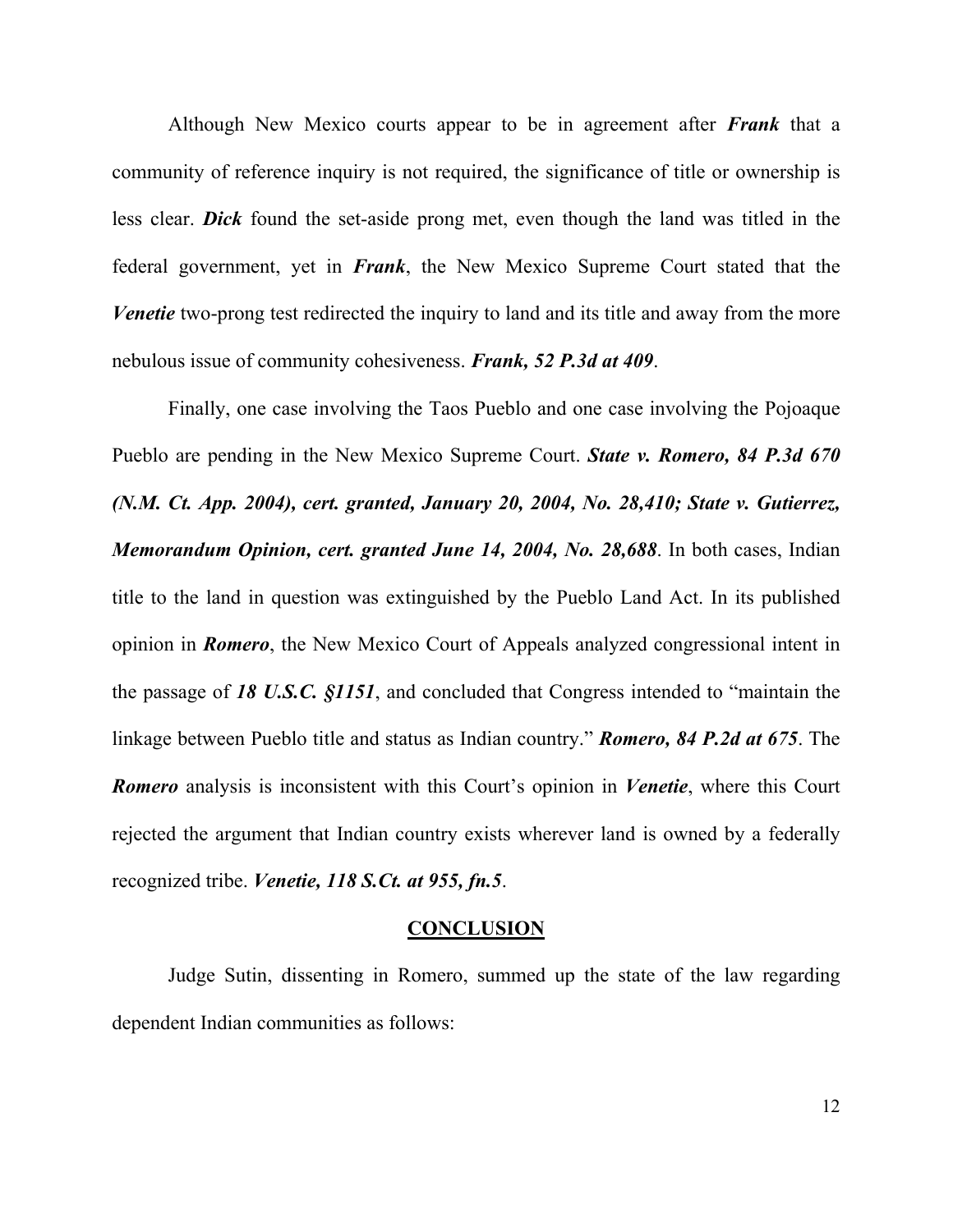The legal backdrop is quaggy and unstable. What exists is a hodgepodge of cases involving a patchwork of statutes, and a mishmash of analyses, stated purposes, arguments, and results, providing, in my view, no common direction for the right result in this case. I am unable to find a congressional purpose that leads me to a definitive, much less right, result. The solution in this case needs a political, not a judicial solution.<sup>[1](#page-17-0)</sup>

### *Romero, 84 P.2d at 683-684, Judge Sutin dissenting*.

Ultimately, the interpretation of a federal statute is for the federal courts. The Tenth Circuit Court of Appeals continues to apply an inquiry for determining the presence of a dependent Indian community that has been rejected by the United States Supreme Court. New Mexico courts have specifically declined to follow Tenth Circuit precedent. A New Mexico appellate court and a United States District Court have reached opposite results for the same parcel of land. The question of federal criminal jurisdiction is an important federal question that should be decided by the United States Supreme Court.

For the foregoing reasons, Petitioner requests that a Writ of Certiorari issue to review the judgment of the United States Court of Appeals for the Tenth Circuit.

Respectfully submitted,

i

Dated: May 1, 2006 Douglas E. Couleur Attorney for Petitioner 328 Staab Street Santa Fe, NM 87501

<span id="page-17-0"></span><sup>&</sup>lt;sup>1</sup> In December, 2005, Congress amended the Pueblo Land Act to provide for criminal jurisdiction within the exterior boundaries of the Pueblos. *See Pueblo Land Act, Pub. L. No. 109-133, 119 Stat. 2573 (Douglas E. Couleur. 20, 2005)*. The parties agreed below that the amendment did not apply to this case, and the Tenth Circuit did not consider it. *Arrietta, 436 F.3d at 1251*.